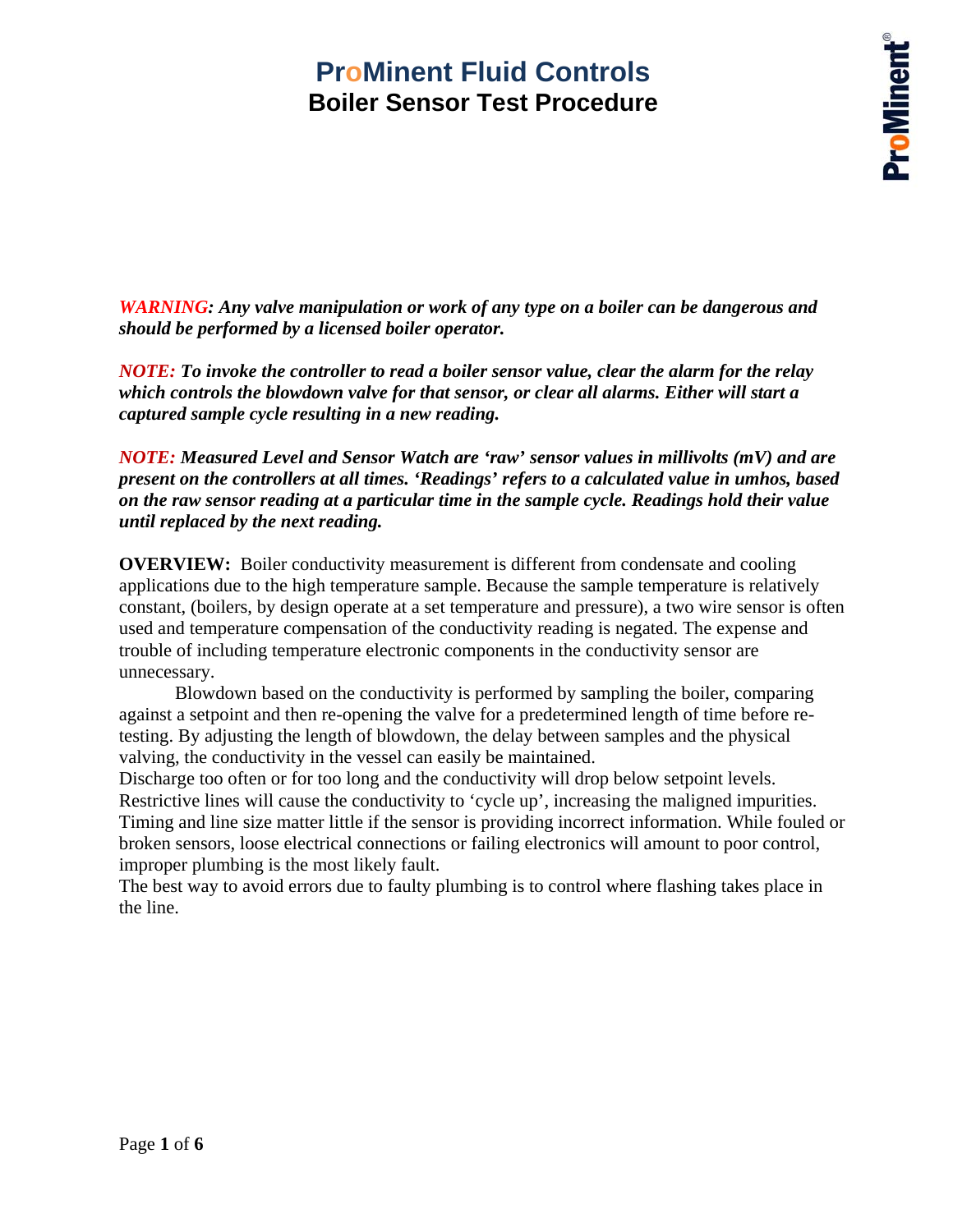**PROBLEM:** Boiler conductivity readings are 'bouncing'. Sequential readings are changing more than  $+/- 2\%$  over a short period of time. (0 to 5,000 umhos x .002 =  $+/- 100$  umhos)

**PURPOSE:** Determine if the sensor or controller has failed of if plumbing is incorrect.

**PLUMBING:** Incorrect plumbing is the most frequent cause of faulty readings. If a sensor is not completely submersed at the moment when the controller records the raw value, an incorrect reading will be realized. Correct plumbing is the most important factor in obtaining proper sensor readings.

#### **PLUMBING RULES:**

- 1 The blowdown line should be taken from the highest portion of the boiler drum via a skimmer, without ejecting air.
- 2 The sensor should precede the automatic valve. Six to 12 inches nominal distance. See **FIGURE 2**.
- 3 Eliminate any restriction between the automatic valve and the boiler. All valves in this section should be 100% open. Gate or needle valves should not be used if possible as they offer resistance even when fully open.
- 4 A needle valve or restriction should follow the automatic valve. This restriction will be used to insure that flashing takes place at this point and nowhere else. Flashing at this point will insure that all upstream piping will be liquid filled!

**NOTE:** Flashing is the term for the rapid change of liquid to gas or steam. When the high pressure liquid in the boiler finds a path to atmospheric pressure, flashing takes place. In a pipe, the point where flashing happens can be controlled with a needle valve by restricting the exit flow. This restriction causes the pressure to build on the boiler side and drop on the atmosphere side.

5 The  $\frac{3}{4}$ " conductivity sensor should be inserted into a  $\frac{3}{4}$ " pipe T. Larger Ts require bushings which hold the sensor farther from the sample. See **FIGURE 1**

**FIGURE 1**: Use of bushings raises sensor from sample

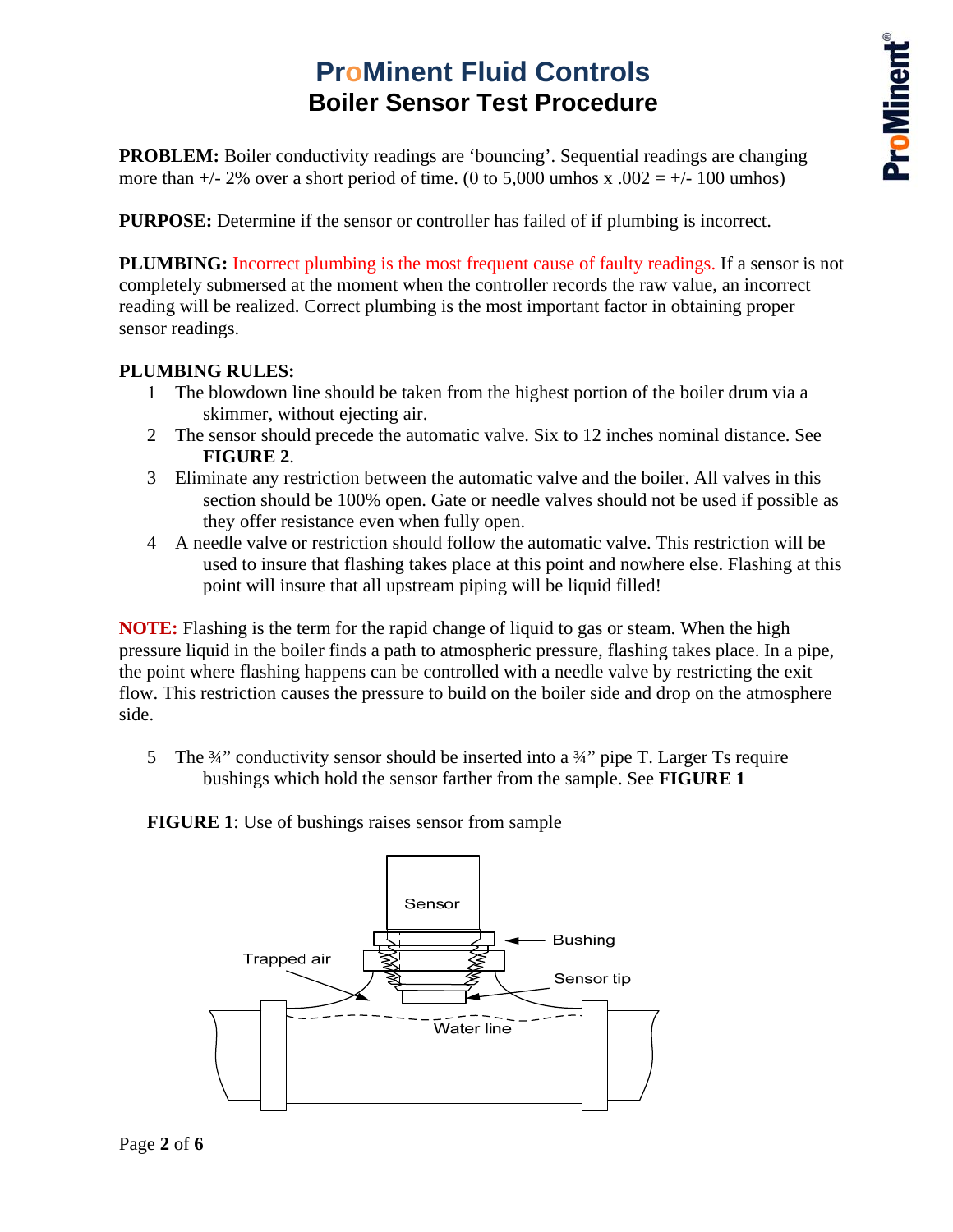**FIGURE 2**: Typical blowdown assembly layout:

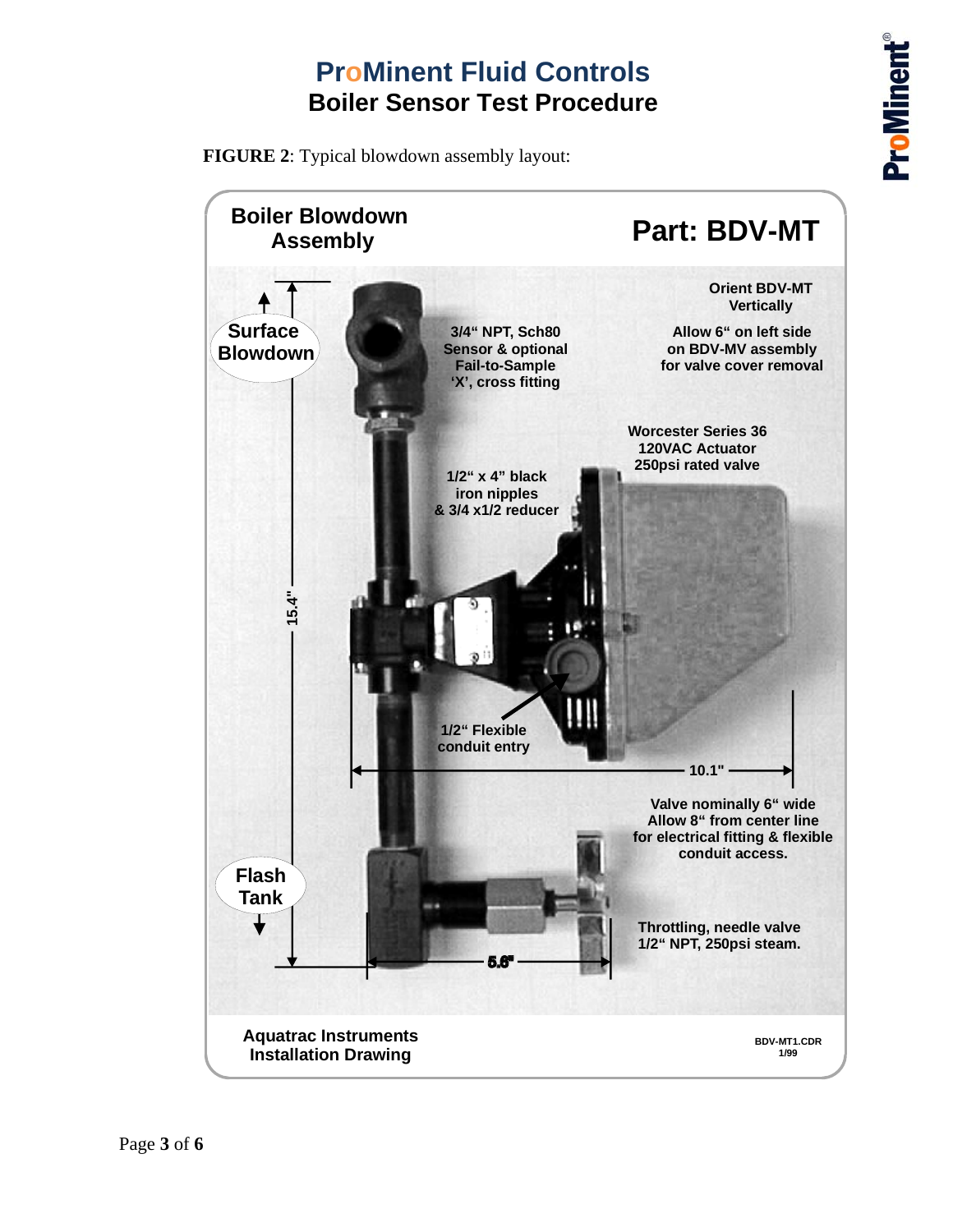#### **INITIAL TEST:** - *Fill the blowdown line then read the sensor three times.*

To fill the line; 1) cycle the blowdown valve. (See 'How To Start A Blowdown Cycle'). 2) When the automatic valve opens, close off the line manually at some point after the automatic valve. 3) Wait for the sensor reading to update and repeat.

#### **HOW TO START A BLOWDOWN CYCLE:**

On the new controllers, (microFLEX, Aegis and MultiFLEX) clear the alarm for that relay or for SmartFlex and SmartAS controllers, clear all alarms to invoke a sample routine.

#### **PROBLEM TYPE***: These readings can either be; unsteady, or steady and matches the wet test, or steady but does not match the wet test.*

- 1) If the reading is **unsteady** when all valves are closed, use the RESISTOR TEST below. If the input passes the resistor test, you may have air in the line. Bleed the air out of the sensor T or turn the T upside down. **WARNING:** USE A QUALIFIED LICENSED BOILER OPERATOR TO PERFORM THESE FUNCTIONS! If the readings are now steady but do not match the wet test, continue with step 2. If readings are steady and match the wet test, go to step 3.
- 2) If the reading is **steady, but does not match the wet test**, reset the calibration to factory default and re-read. If steady but does not match the wet test, clean or replace the sensor. If steady and matches the wet test, continue to step 3.
- 3) If the **reading matches and is steady**, we need to determine how far to open the needle valve.

To assist in step 3, the MultiFLEX, Aegis and microFLEX controllers, each have the ability to display current raw sensor values. On the MultiFLEX and Aegis controllers, enter the conductivity sensor menu, then select Diagnostic and scroll down to '**Measured Level**'. On a microFLEX, find '**Sensor Watch**' under the boiler sensor menu.

- a. Open the blowdown valve.
- b. Slightly open the previously closed valve and monitor the **Measured Level** or **Sensor Watch** values. Continue to slowly open the needle valve until the value starts to drop. Air in the line will cause the readings to drop. At this point, the valve is open too far.
- c. Close the valve slowly until the readings are steady.

This is where the needle valve should remain. Flashing will occur after this valve and not affect the sensor readings.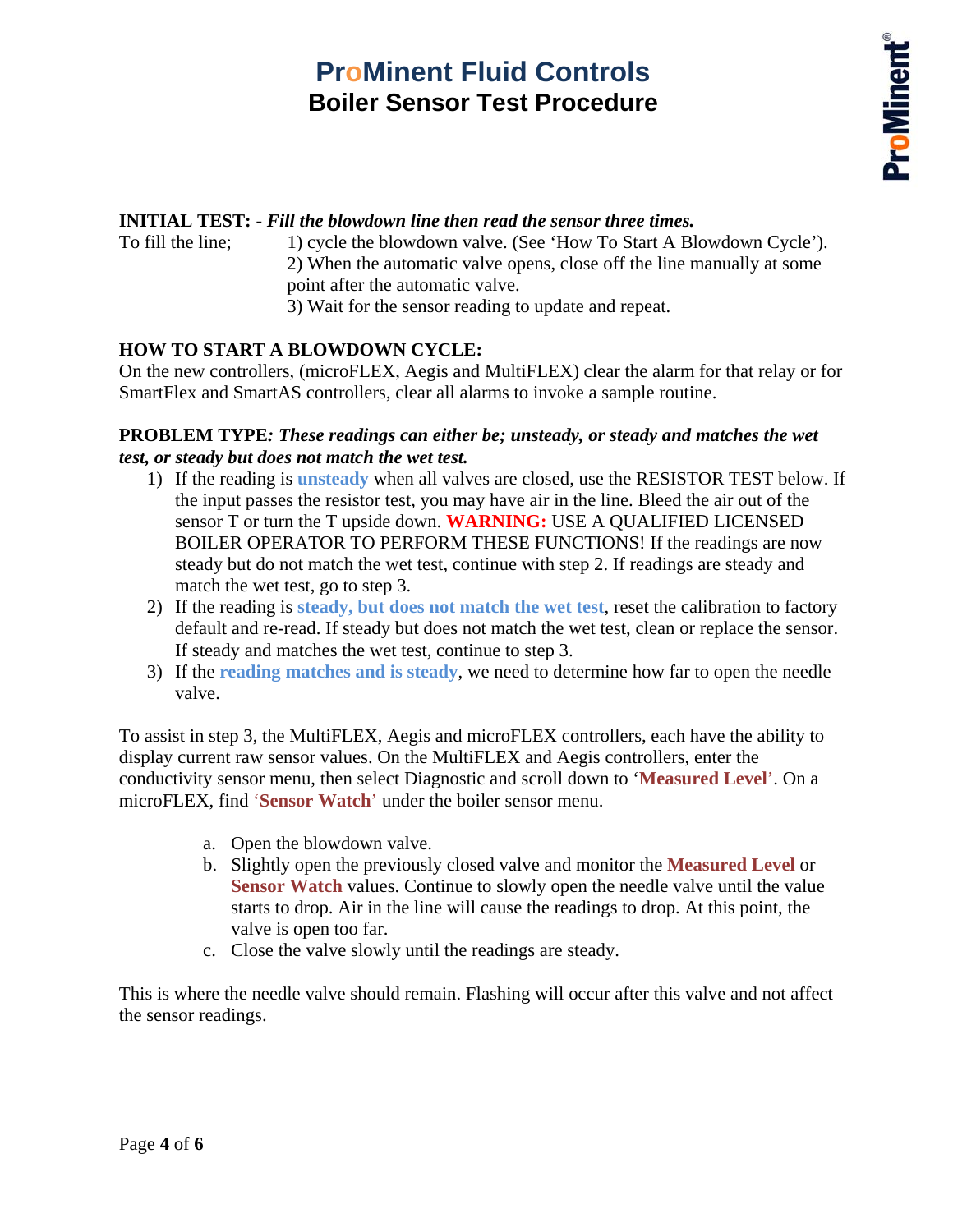**RESISTOR TEST:** Using a 1,000 ohms resistor to replace the sensor. The expectation is a steady reading through several controller readings. If not, the controller or Driver B board is at fault.

- 1. Purchase 1K ohm Resistor pack at a local Radio Shack or Electronics Store. Wattage does not matter.
- 2. Power down the controller and remove the leads for the Boiler Conductivity probe.
- 3. Insert the resistor in place of the sensor. See **FIGURE 3**.

**FIGURE 3**: Replacing a boiler sensor with a 1K ohm resistor.



With a 1,000 ohm resistor in place of the sensor, and with the sensor input calibration set for factory default (Gain  $= 2$  and Offset  $= -15$ ), the reading after a sample cycle should read 450 to 500.

If after 3 samples, this value remains constant, the input driver board and controller are working properly. If not, call technical support for further troubleshooting tips; moving the driver to another input, replacing the driver and double checking your work. The resistor can also be used to test the field wiring by replacing the sensor in at the boiler. Remove the wires from the sensor in the field and attach the resistor to the wires. Readings should be the same as when you attach the resistor directly to the driver board (as above) or input point.

**NOTE:** Boiler sensors will not read correctly when not in service. The temperature, pressure and proximity of the sensor in the T are all factors lost when the sensor is placed into a sample cup. However, holding the sensor in the air should net a near zero reading.